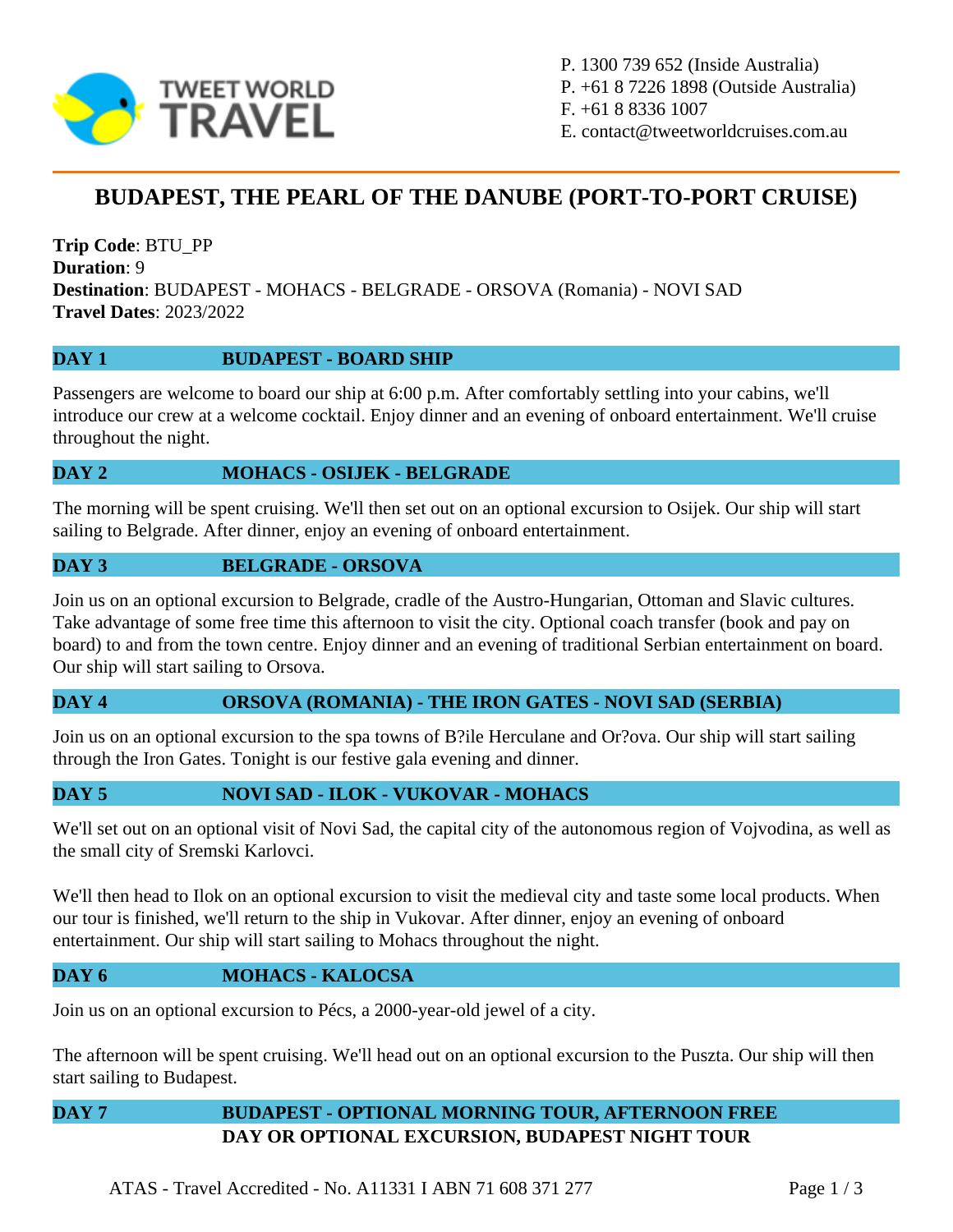We'll arrive early this morning and set out for an optional tour of Budapest. The afternoon will be free or dedicated to an optional excursion to Gödöll? Palace. Tonight, join us on a tour of Budapest "by night".

#### **DAY 8 BUDAPEST DEPARTURE**

Enjoy one last buffet breakfast on board before disembarking at 9:00 a.m. End of our services.

### **Terms And Conditions Liability**

Tweet World Travel (herewith called the Company) acts as a co-ordinator for all persons taking these tours in the making of all arrangements for transportation, sightseeing and hotel accommodation. The Company does not own, manage, control or operate any transportation vehicle, any hotel or restaurant or any other supplier of services. All vouchers and tickets issued are subjected to the terms and conditions specified by the supplier and all services are subjected to the laws of the country where the services are provided. Unforeseeable circumstances such as force majeure, adverse weather, flight rescheduling, hotel overbooking and faults with transportation or road conditions may also have an effect on the tour itinerary after the commencement date. Any decision made in respect of tour services by independent suppliers/operators or airlines to re-route or amend the itinerary due to any of the above or similar circumstances is at the discretion of the tour service provider and Tweet World Travel shall not be liable for any claim whatsoever arising from such events. We strongly urge all customers to undertake a high level of personal responsibility in order to ensure that possessions, equipment and personal documents are closely monitored and protected at all times. We also strongly advise all customers to purchase appropriate travel insurance to protect you from financial loss and personal injuries in the event of an emergency.

You acknowledge and agree that there are inherent risks involved in participating in the tour, including without limitation possible contact with native flora/fauna, local residents, unforeseen events and travel in remote locations. By making a booking, you agree to accept all risks associated with the tour. You agree to unconditionally release us from, all liability, including without limitation in contract and in tort, for any cause or action, including any injury, damage, loss, cost, delay, additional expense or inconvenience caused directly or indirectly as a result of the inherent risks associated with the tour, or any force majeure events or other events which are beyond our control, including but not limited to war, civil disobedience, terrorism, insurrection, accident, explosion, sickness, fire, floods, severe weather, acts of God, acts of Government, alteration or cancellation of scheduled air services, accidents to or failure of machinery or equipment or industrial action.

If we or our service providers are affected in any way by a force majeure event, we may in our discretion vary or cancel any itinerary or arrangement in relation to the tour as we consider necessary, without incurring any liability to you.

Each service provider is responsible for the part of the tour it conducts. Service providers are not our agents or employees and are not under our direct control. We therefore do not warrant the performance of any service provider. We do not accept, and you release us from, all liability for any injury, loss, damage, costs or expenses, including without limitation any property damage or personal injury, that you may suffer which arises out of any act or omission of a service provider or operator who provides services in connection with your tour. Any claim that you may have in relation to a service provider should be raised directly with that service provider.

You are responsible for any injury, loss, damage, costs or expenses arising through your own fault. You agree to indemnify us against all actions, proceedings, claims, demands, expenses and costs (including legal